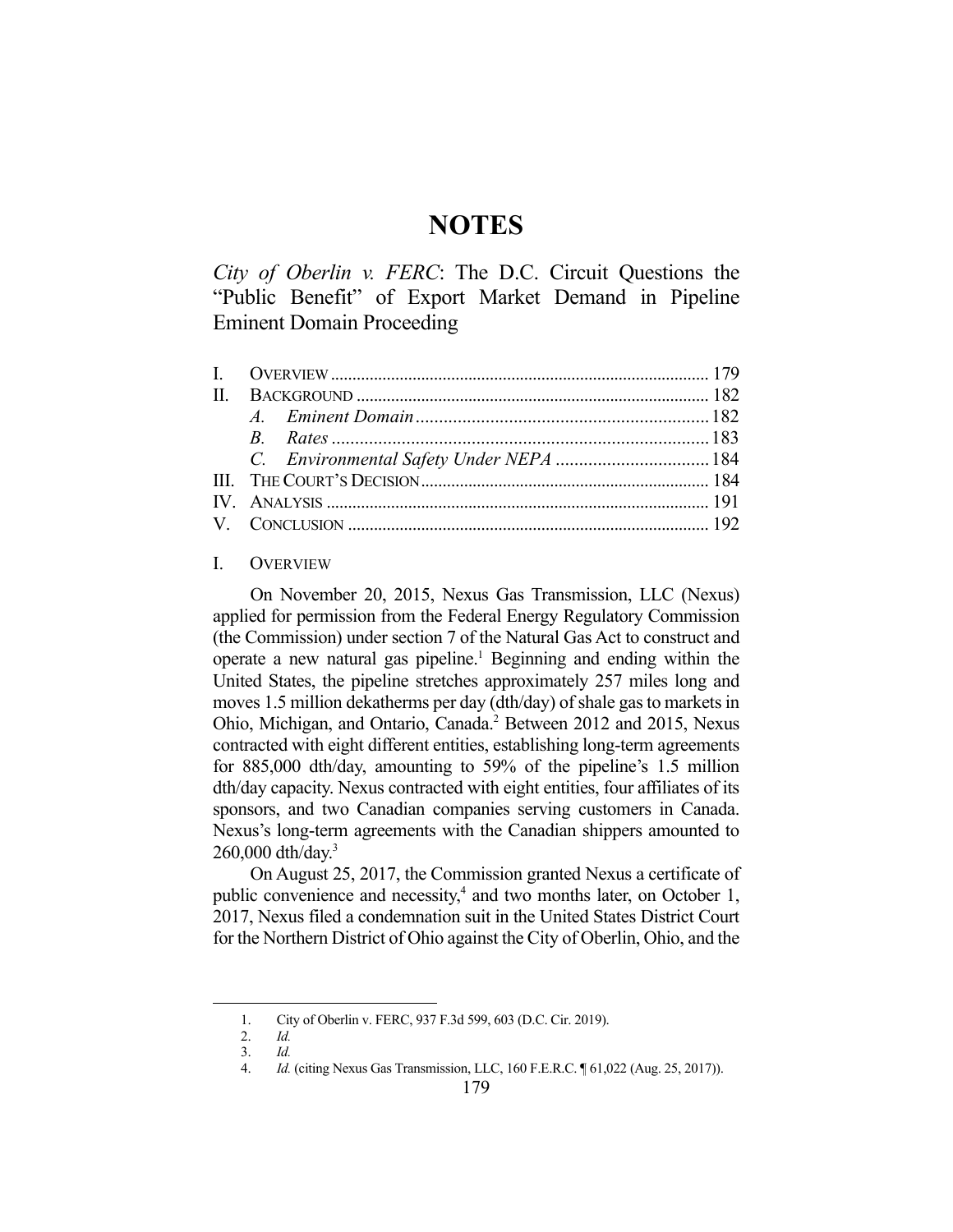Coalition to Reroute Nexus (the Petitioners).<sup>5</sup> The district court found in favor of Nexus, holding that it "had the right to exercise eminent domain to condemn certain easements over Petitioners' properties,"6 and on July 25, 2018, the Commission denied the City of Oberlin and the Coalition to Reroute Nexus's requests for rehearing over its issuance of the section 7 certificate.<sup>7</sup> In its denial order, the Commission made three findings: "First, it found that Nexus's long-term agreements were 'the best evidence' that the pipeline served unmet market demand. . . . [s]econd, it approved Nexus's proposed 14% return on equity. . . . [and [t]hird, it found that the pipeline [did] not represent a significant safety risk to the public."8

 On appeal to the United States Court of Appeals for the District of Columbia, the Petitioner-landowners challenged the Commission's denial of their request for rehearing and sought vacatur of "the Commission's order ... granting Nexus a Section 7 certificate."<sup>9</sup> First, the Petitioners argued that the Commission erred in finding that Nexus's long-term agreements were the best evidence of project need because the Commission relied on Nexus's long-term agreements for "a paltry 59 percent of new capacity" in contravention of a Commission Certificate Policy Statement.<sup>10</sup> Second, they argued that the long-term agreements were not "meaningful evidence of project need because half of them [were] with affiliates of the pipeline's sponsors."<sup>11</sup> Third, the Petitioners argued that the long-term agreements were not strong evidence of market demand "because a substantial portion of them [were] dedicated for export."<sup>12</sup> Finally, they attacked "the Commission's approval of the specific formula that Nexus used to design its initial consumer rate<sup>"13</sup> and "the Commission's finding that the pipeline [did] not represent a significant safety risk to the public."<sup>14</sup> After oral argument, Nexus filed a motion to dismiss for lack of subject matter, arguing that the court lacked jurisdiction because the Petitioners were not "aggrieved" under the Natural Gas Act and the Petitioners no longer suffered redressable injuries

 <sup>5.</sup> *Id.* (citing Nexus Gas Transmission, LLC v. City of Green, No. 5:17CV2062, 2017 WL 6624511, at \*3 (N.D. Ohio Dec. 28, 2017)).

 <sup>6.</sup> *Id.*

 <sup>7.</sup> *Id.* (citing Nexus Gas Transmission, LLC, 164 F.E.R.C. ¶ 61,054 (July 25, 2018)).

 <sup>8.</sup> *Id.* 

 <sup>9.</sup> *Id.*

 <sup>10.</sup> *Id.* at 605.

 <sup>11.</sup> *Id.*

 <sup>12.</sup> *Id.* at 606.

 <sup>13.</sup> *Id.* at 608.

 <sup>14.</sup> *Id.* at 610.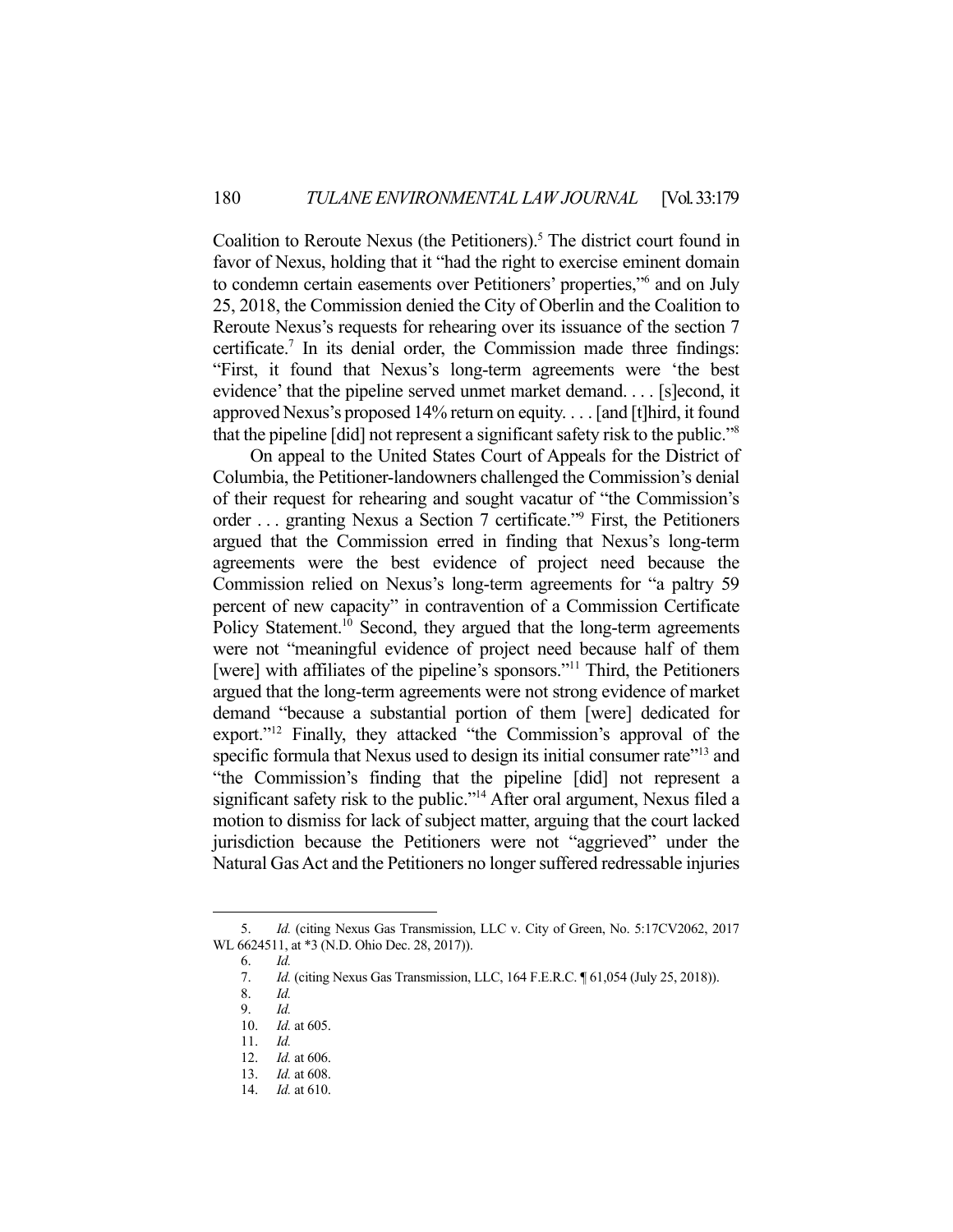in fact because "Petitioners and Nexus executed easement agreements that settled the issue of compensation for Nexus's takings."<sup>15</sup>

 The court *held* that the Petitioners were aggrieved within the meaning of the Natural Gas Act and thus were justified in seeking rehearing of the Commission's order granting Nexus a certificate of public convenience and necessity.16 Plaintiffs suffered redressable injuries-in-fact because they were "put to the choice of having to either reach an agreement with a pipeline seeking to access [their] property or have [their] property condemned."17 The Commission reasonably determined that Nexus's long-term agreements were the best evidence of project need because, even though the agreements "represented only 59% of [the pipeline]'s capacity, the Commission determined that existing pipelines could not absorb that amount of gas."18 Furthermore, Nexus's long-term agreements with affiliate shippers constituted evidence of need because "the Commission rationally explained that . . . it found no evidence of selfdealing ... and because Nexus bears the risk for any unsubscribed capacity."19 However, the Commission failed to adequately justify its determination that it was lawful to credit the company's contracts with foreign shippers serving foreign customers as evidence of market demand.20 The court *held* that (1) the Commission did not act arbitrarily and capriciously in approving the company's proposed return on equity of 14% and hypothetical capital structure of 50% equity and 50% debt because it "applied its established policy balancing both consumer and investor interests to the particular pipeline at issue $121$  and (2) that the Commission did not impermissibly delegate its obligations under the National Environmental Policy Act to independently review the pipeline's potential adverse impacts on public safety.22 *City of Oberlin v. FERC,* 937 F.3d 599 (D.C. Cir. 2019).

 <sup>15.</sup> *Id.* at 604.

 <sup>16.</sup> *Id.*

<sup>17.</sup> *Id.* (citing Gunpowder Riverkeeper v. FERC, 807 F.3d 267, 271-72 (D.C. Cir. 2015)).

 <sup>18.</sup> *Id.* at 605.

 <sup>19.</sup> *Id.* at 606.

 <sup>20.</sup> *Id.* at 607.

 <sup>21.</sup> *Id.* at 609

 <sup>22.</sup> *Id.* at 610-11.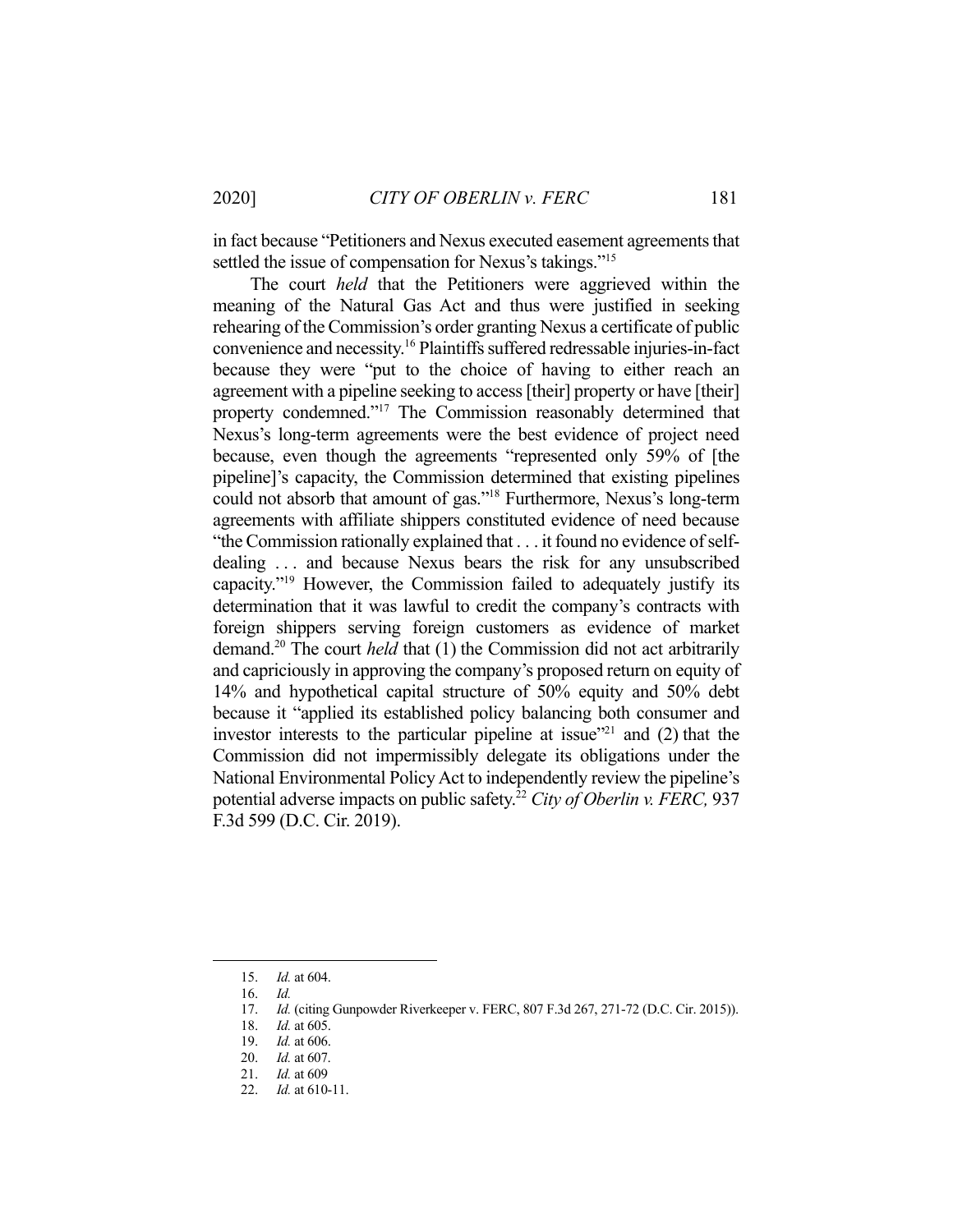#### II. BACKGROUND

### *A. Eminent Domain*

 Congress enacted the Natural Gas Act in 1938 (the Act), just seven years after the construction of the first natural gas pipeline.<sup>23</sup> Congress created the Act in order to regulate the sale and transport of natural gas in interstate commerce and to "protect consumers from price exploitation."24 In furtherance of this goal, the Act declared natural gas pipelines to be in "the public interest"<sup>25</sup> and delegated the federal power of eminent domain to natural gas companies for the construction of interstate pipelines.<sup>26</sup>

 Before exercising the power of eminent domain, however, the Act requires that the pipeline company obtain a "certificate of public convenience and necessity" (CCN) from the appropriate regulatory authority.27 While the Act originally vested such authority in the Federal Power Commission (FPC), the Department of Energy Organization Act of 1977 abolished the agency and created the United States Department of Energy.28 The same Act created the Federal Energy Regulatory Commission and endowed it with the FPC's regulatory authority.<sup>29</sup> Thus, the Commission is responsible for granting CCNs under the Act.<sup>30</sup>

 Before granting a CCN, the Commission must make several determinations in reviewing a pipeline's application. First, it must determine that the applicant "is prepared to develop the [pipeline] project without relying on subsidization by the sponsor's existing customers."<sup>31</sup> Next, the Commission may only issue a CCN if "the public benefits to be achieved from the project can be found to outweigh the adverse effects."<sup>32</sup>

 <sup>23.</sup> *See* Valerie L. Chartier-Hogancamp, *Fairness and Justice: Discrepancies in Eminent Domain for Oil and Natural Gas Pipelines*, 49 TEX. ENVTL. L.J. 67, 74 (2019).

 <sup>24.</sup> *Id.* 

 <sup>25. 15</sup> U.S.C. § 717a (2018).

 <sup>26.</sup> *See id.* § 717f(h) ("[A pipeline] may acquire [land] by the exercise of the right of eminent domain in the district court of the United States for the district in which such property may be located, or in the State courts.").

 <sup>27.</sup> *Id.* § 717f(c).

 <sup>28.</sup> Chartier-Hogancamp, *supra* note 23, at 74 n.64.

 <sup>29.</sup> *Id.* 

 <sup>30.</sup> *See* FED. ENERGY REGULATORY COMM'N, AN INTERSTATE NATURAL GAS FACILITY ON MY LAND? WHAT DO I NEED TO KNOW? 1, 18 (2015), https://www.ferc.gov/resources/guides/gas/ gas.pdf ("In accordance with the Natural Gas Act (a law passed by the United States Congress in 1938), the FERC certificate gives the company the right to ask a state or federal court to award the needed property rights to the company where voluntary good faith negotiation has failed.").

 <sup>31.</sup> Certification of New Interstate Nat. Gas Pipeline Facilities, 88 F.E.R.C. ¶¶ 61,227, 61,750 (1999), *clarified*, 90 F.E.R.C. ¶ 61,128 (Feb. 9, 2000), *further clarified*, 92 F.E.R.C. ¶ 61,094 (July 28, 2000).

 <sup>32.</sup> *Id.* ¶ 61,747.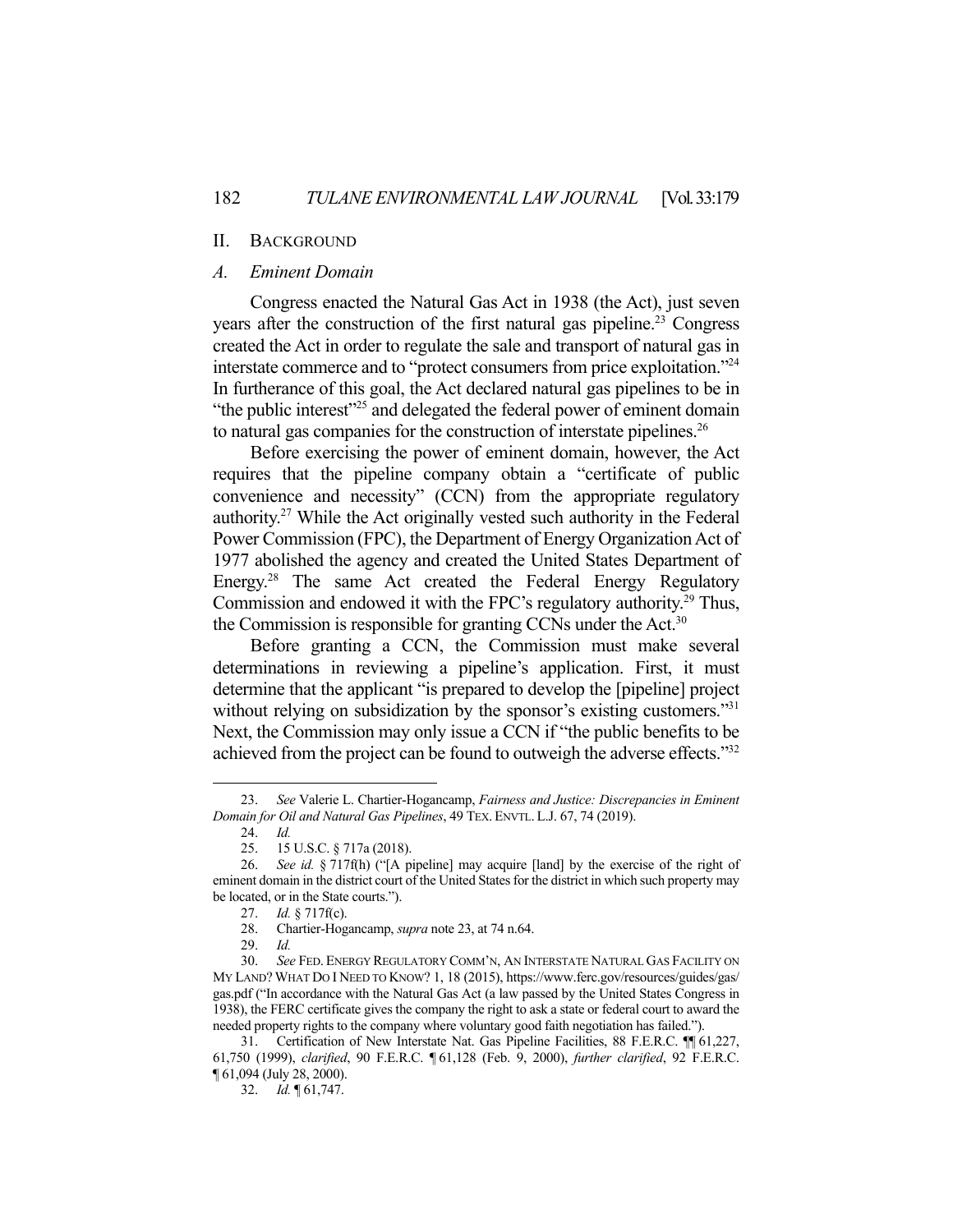In assessing the need for the project, the Commission is required to consider such factors as "long-term agreements, demand projections, potential cost savings to consumers, or a comparison of projected demand with the amount capacity currently serving the market."<sup>33</sup> In assessing potential adverse effects, the Commission will consider the interests of the "[l]andowners whose land would be condemned for the new pipeline right-of-way under eminent domain rights conveyed by the Commission's certificate."34 As stated by the Commission, the landowners' interests include "avoid[ing] unnecessary construction, and any adverse effects on their property associated with a permanent right-of-way."35 Additionally, applicants must provide evidence of the benefits to be achieved with the construction of the pipeline in the form of "contracts, long-term agreements, studies of projected demand in the market to be served, or other evidence of public benefit of the project."36

 While the Commission has broad authority to grant certificates of public necessity and convenience for the construction of natural gas pipelines, it has limited authority to regulate the transfer of natural gas across national borders under section 3 of the Act.37 Section 3 mandates that no person shall import or export natural gas "without first having secured an order of the Commission authorizing it do so," and it requires the Commission to issue such orders unless it finds that either import or export "will not be consistent with the public interest."<sup>38</sup> Furthermore, after passage of the Act, Congress transferred section 3's regulatory authority to the Secretary of Energy.<sup>39</sup> Later, the Secretary of Energy delegated limited authority to the Commission to regulate the construction and siting of import and export facilities.<sup>40</sup>

#### *B. Rates*

 Under the Natural Gas Act, the Commission also has a duty to regulate the rates that a pipeline charges its customers.<sup>41</sup> A pipeline's rate

 <sup>33.</sup> *Id.* 

 <sup>34.</sup> *Id.*

 <sup>35.</sup> *Id.* ¶ 61,748.

 <sup>36.</sup> *Id.* ¶ 61,750.

 <sup>37.</sup> *See* EarthReports, Inc. v. FERC, 828 F.3d 949, 952-53 (D.C. Cir. 2016).

 <sup>38. 15</sup> U.S.C. § 717b(a) (West through P.L. 116-112).

 <sup>39.</sup> *See* Rover Pipeline, LLC, 158 F.E.R.C. ¶ 61,109 n.43 (Feb. 2, 2017) (citing 42 U.S.C. § 7151(b) (2012)).

 <sup>40.</sup> *See id.*

 <sup>41.</sup> *See* Sierra Club v. FERC, 867 F.3d 1357, 1376 (D.C. Cir. 2017) ("[T]he fundamental purpose of [the Act] is to protect natural gas consumers from the monopoly power of natural gas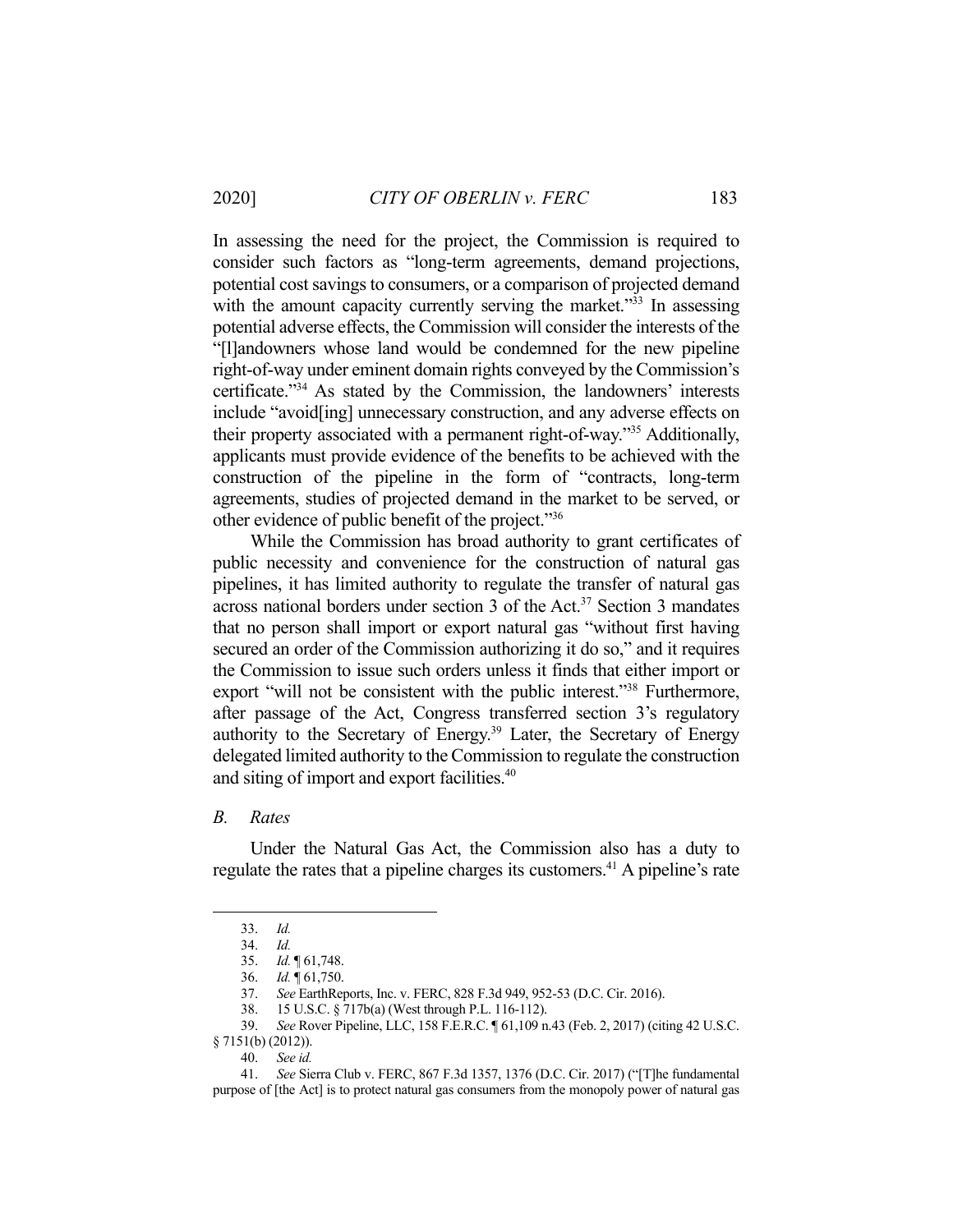consists of three elements: the cost of construction and operation; the "rate base" or the total value of its assets; and the rate of return on investments made.42 Together, these elements determine the total amount of revenue that a pipeline may earn through its consumer rate.<sup>43</sup> The rate of return is determined on two elements, namely, the pipeline's debt and equity.<sup>44</sup> A pipeline's ratio of debt to equity is known as its "capital structure."45 The Commission must review and approve a pipeline's initial rate if it finds the rate is in the "public interest."46 In reviewing a pipeline's proposed initial rate, the Commission may rely on long-term approvals, but the use of one capital structure in one case will not automatically justify its use in another.47 Once approved, the pipeline's initial rate will remain in place until the pipeline or the Commission initiates ratemaking procedures under sections 4 and 5 of the Act.<sup>48</sup> Finally, permanent rates created under sections 4 and 5 must be just and reasonable.

# *C. Environmental Safety Under NEPA*

 As it conducts its section 7 certificate review, the Commission must complete an environmental review of the pipeline project and prepare an Environmental Impact Statement (EIS) pursuant to the National Environmental Policy Act.<sup>49</sup> As part of this process, the Commission must "identify the reasonable alternatives to the contemplated action and . . . look hard at the environmental effects of [its] decision."<sup>50</sup>

# III. THE COURT'S DECISION

 In the noted case, the Court of Appeals remanded the Federal Energy Regulatory Commission's (the Commission) order authorizing Nexus Gas

pipelines . . . FERC carries out that purpose by, among other duties, regulating the rates that a newly authorized pipeline can charge its customers.").

 <sup>42.</sup> *See id.* (citing N.C. Utils. Comm'n v. FERC (NCUC), 42 F.3d 659, 661 (D.C. Cir. 1994)).

 <sup>43.</sup> *See id.*

 <sup>44.</sup> *Id.* 

 <sup>45.</sup> *Id.* 

 <sup>46.</sup> *See* Atl. Ref. Co. v. Pub. Serv. Comm'n, 360 U.S. 378, 390-91 (1959).

 <sup>47.</sup> *See Sierra Club,* 867 F.3d at 1378.

 <sup>48.</sup> *See* Mo. Pub. Serv. Comm'n v. FERC*,* 601 F.3d 581, 583 (D.C. Cir. 2010) ("[R]egular rate setting provisions are codified under § 4 and § 5 of the [Natural Gas Act]. Section 4 allows pipelines to initiate proceedings to set or modify permanent rates, while § 5 allows FERC to do so on its own authority." (citing 15 U.S.C. § 717c-d (West 2020))).

 <sup>49.</sup> *See* 42 U.S.C. § 4332(C) (2018).

 <sup>50.</sup> *See* Corridor H Alts., Inc. v. Slater, 166 F.3d 368, 374 (D.C. Cir. 1999) (citing Citizens Against Burlington, Inc. v. Busey IV, 938 F.2d 190, 194 (D.C. Cir. 1991)).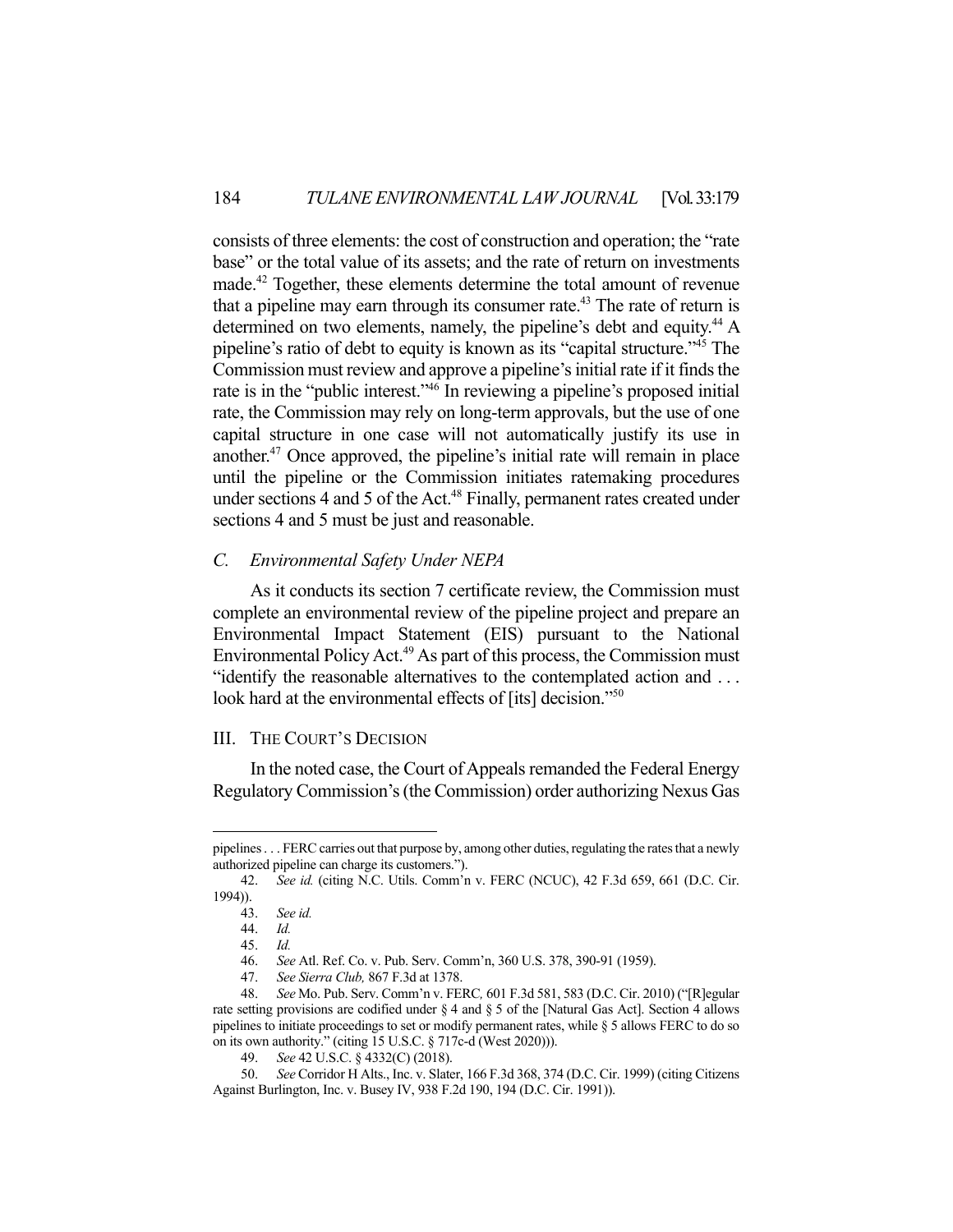Transmission, LLC to create an interstate natural gas pipeline and use the power of eminent domain to gain easements over the Petitioners' property for further explanation of "why it is lawful to credit long-term agreements for export toward a Section 7 finding that an interstate pipeline is required by the public convenience and necessity."<sup>51</sup> First, the court determined threshold issues in favor of the Petitioners. Particularly, the court found that it had subject matter jurisdiction under the Natural Gas Act and that the Petitioners had standing under Article III of the Constitution.<sup>52</sup>

 Next, the court considered whether or not the Commission's finding that Nexus's long-term agreements were the best evidence of project need was supported by substantial evidence.<sup>53</sup> Dismissing two of the Petitioner's arguments, the court found merit in their argument that Nexus's long-term agreements with foreign shippers could not serve as substantial evidence of market demand.<sup>54</sup> The court determined that it could affirm the Commission's finding of public convenience and necessity "only if the Commission's inclusion of the export long-term agreements in its analysis was proper."55 Thus, because the Commission had failed to adequately explain the legality of its inclusion of the export long-term agreements, the court remanded the order for further explanation.<sup>56</sup>

 Finally, the court relied on long-term precedent to find that the Petitioners' attack on the Commission's approval of Nexus's rate design was without merit<sup>57</sup> and rejected the Petitioners' arguments against the Commission's finding that the pipeline did not represent a significant safety risk to the public.<sup>58</sup>

 The court began by dispatching Nexus's motion to dismiss the landowners' petition for lack of subject matter jurisdiction.<sup>59</sup> First, the court determined that it had jurisdiction over the petition under the Natural Gas Act, explaining that any party aggrieved by an order of the Commission may petition the court for review of the order.<sup>60</sup> Further, the court reiterated its prior holding that "landowners like Petitioners, who are

 <sup>51.</sup> City of Oberlin v. FERC*,* 937 F.3d 599, 611 (D.C. Cir. 2019).

 <sup>52.</sup> *Id.* at 604.

 <sup>53.</sup> *Id.* at 605.

 <sup>54.</sup> *See id.* at 606.

 <sup>55.</sup> *Id.*

 <sup>56.</sup> *See id.* at 607.

 <sup>57.</sup> *See id.* at 610.

 <sup>58.</sup> *Id.* 

 <sup>59.</sup> *Id.* at 603.

 <sup>60.</sup> *Id.* (citing the Natural Gas Act of 1938, 15 U.S.C. § 717r(b) (2018)).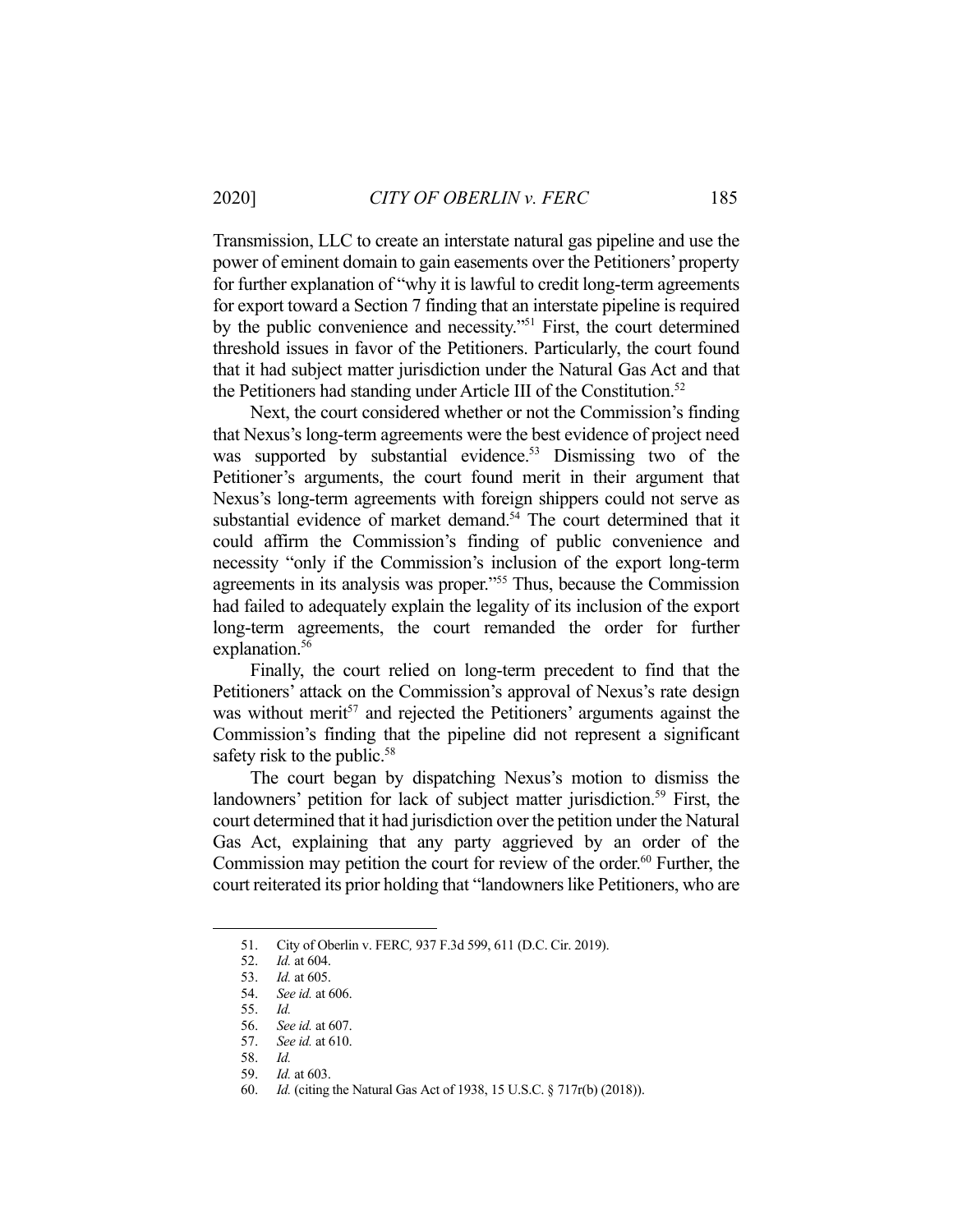'forced to choose between selling to a FERC-certified developer and undergoing eminent domain proceedings,' are 'aggrieved within the meaning of the [Natural Gas ] Act."<sup>61</sup>

 Finding that the Petitioners were sufficiently aggrieved, the court then analyzed their Article III standing.<sup>62</sup> First, the court relied on its longstanding precedent to find that the Petitioners were injured in fact when they were "put to the choice of having to either reach an agreement with a pipeline seeking to access [their] property or have [their] property condemned."63 The court then reasoned that the existence of a compensation agreement between Nexus and the landowners was thus irrelevant to the injury in fact determination.<sup>64</sup> Next, the court found that the landowners' injuries were directly traceable to the Commission's orders and further that their injuries were likely to be redressed should the court vacate the commission's orders.<sup>65</sup> In this respect, the court reasoned that the Commission's orders authorized Nexus to condemn the Petitioners' land, and that in addition a vacatur would likely lead to Nexus's removal of any newly constructed pipeline facilities and further remediation.<sup>66</sup> For these reasons, the court found that the Petitioners had proper standing.<sup>67</sup>

 With the threshold jurisdictional issues out of the way, the court proceeded to analyze the Petitioners' challenges to the Commission's ruling, first establishing its standards of review. In considering vacatur, the court stated that it "must set aside a decision of the Commission if it is arbitrary or otherwise contrary to law."68 Further, the court explained that "where an agency's 'explanation is lacking or inadequate, the court must remand for an adequate explanation of the agency's decision and policy.'"69 Lastly, the court noted that "[t]he Commission's factual findings are conclusive 'if supported by substantial evidence."<sup>70</sup>

 <sup>61.</sup> *Id.* at 604 (citations omitted) (quoting Sierra Club v. FERC, 867 F.3d 1357, 1365 (D.C. Cir. 2017)).

 <sup>62.</sup> *Id.* ("To establish Article III standing, a petitioner must have (1) suffered an injury in fact, (2) that is fairly traceable to the challenged conduct of the defendant, and (3) that is likely to be redressed by a favorable judicial decision." (citing Spokeo, Inc. v. Robins*,* 136 S. Ct. 1540, 1547  $(2016)$ ).

 <sup>63.</sup> *Id.* (citing Gunpowder Riverkeeper v. FERC, 807 F.3d 267, 271-72 (D.C. Cir. 2015)).

 <sup>64.</sup> *See id.* 

 <sup>65.</sup> *Id.*  66. *See id.* at 605.

 <sup>67.</sup> *Id.* 

 <sup>68.</sup> *Id.* (citing TNA Merch. Projects, Inc. v. FERC, 857 F.3d 354, 358 (D.C. Cir. 2017)).

 <sup>69.</sup> *Id.* (quoting BP Energy Co. v. FERC, 828 F.3d 959, 965 (D.C. Cir. 2016)) (citing

Maher Terminals LLC v. Fed. Mar. Comm'n, 816 F.3d 888, 892 (D.C. Cir. 2016)).

 <sup>70.</sup> *Id.* (quoting 15 U.S.C. § 717r(b) (West 2020)).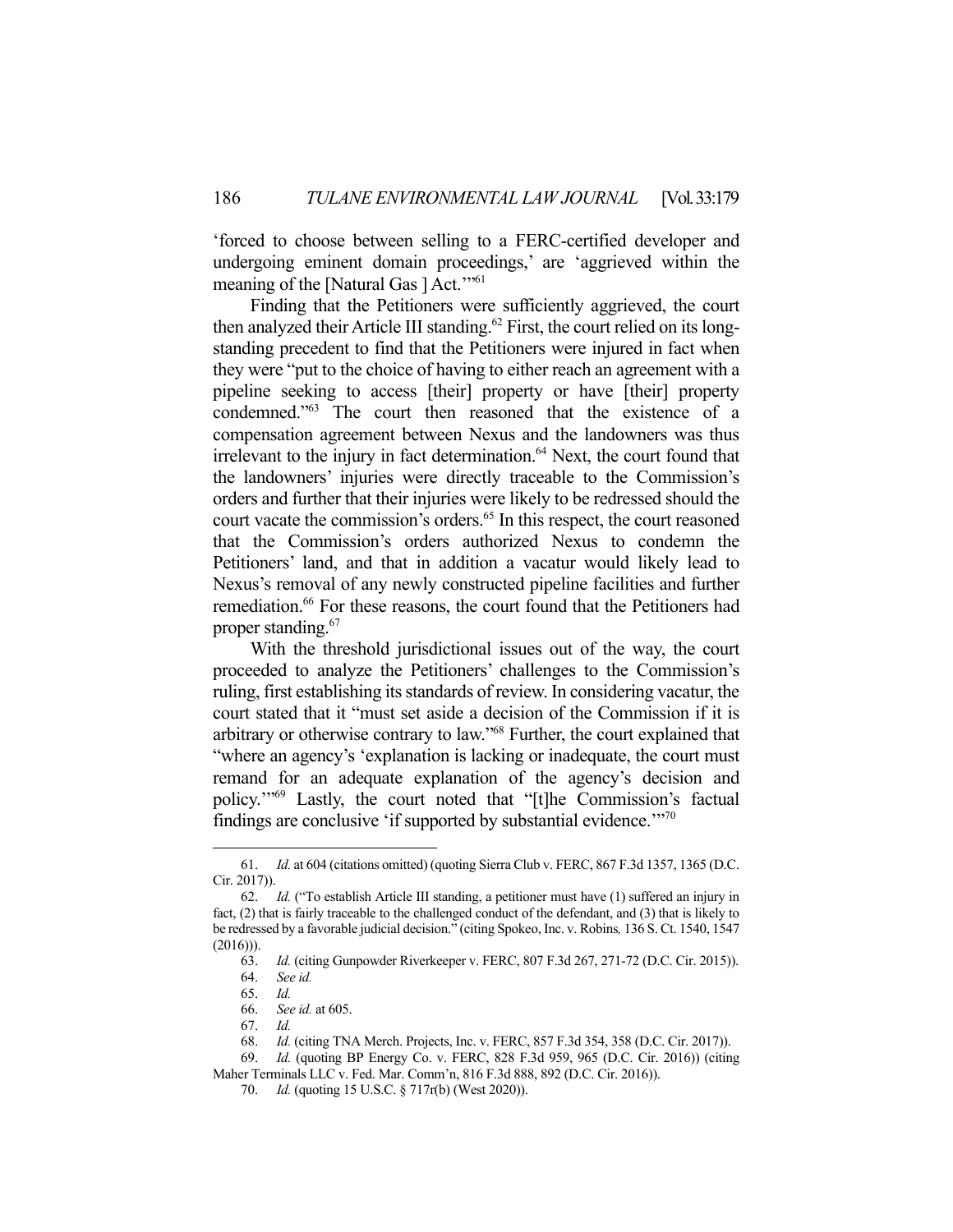Next, the court considered the Petitioners' three-pronged attack against the Commission's finding that Nexus's long-term agreements were the "best evidence" of project need. First, the Petitioners argued that "the Commission contravened its Certificate Policy Statement by relying on Nexus's long-term agreements for a paltry 59 percent new capacity as the best evidence of project need."71 Particularly, they argued that the Commission's "policy statement only allows long-term agreements to serve as 'strong evidence of market demand' when they represent 'most of the new capacity' of the pipeline and 59% is not most of the new capacity."72 However, the court rejected this argument on the grounds that the Certificate of Policy Statement contains a "flexible inquiry" rather than a "bright-line rule."73 The court explained that the Commission has authority under the statement to consider a "wide variety of evidence to determine the public benefits of the project."74 The court found that the Commission reasonably considered the evidence, noting that although the long-term agreements represented just 59% of the pipeline's capacity, the Commission found "that existing pipelines could not absorb that amount of gas."75 Thus, the court ruled, "[T]he Commission reasonably concluded . . . that the long-term agreements . . .were the best evidence of project need."76

 Next, the court considered the Petitioners' second argument, that the pipeline's long-term agreements were not "meaningful evidence of project need because half of them [were] with affiliates of the pipeline's sponsors."<sup>77</sup> In this argument, the Petitioners challenged the legitimacy of the affiliate agreements, claiming that they were "not necessarily the product of arms-length negotiations."<sup>78</sup> The court rejected this argument, determining that the Commission "rationally explained that it fully credited Nexus's long-term agreements with affiliates because it found no evidence of self-dealing . . . and because Nexus bears the risk for any unsubscribed capacity."<sup>79</sup> Further, the court noted that the Commission had reduced "the significance of whether the [long-term agreements] are with affiliated or unaffiliated shippers" when it ceased to require pipelines

 <sup>71.</sup> *Id.* (citation omitted)

<sup>72.</sup> *Id.* (citation omitted) (quoting 88 F.E.R.C. **[1]** 61,227, 61,749 (1999)).

 <sup>73.</sup> *Id.*

 <sup>74.</sup> *Id.* 

 <sup>75.</sup> *Id.* 

 <sup>76.</sup> *Id.* 

 <sup>77.</sup> *Id.* 

 <sup>78.</sup> *Id.* 

 <sup>79.</sup> *Id.*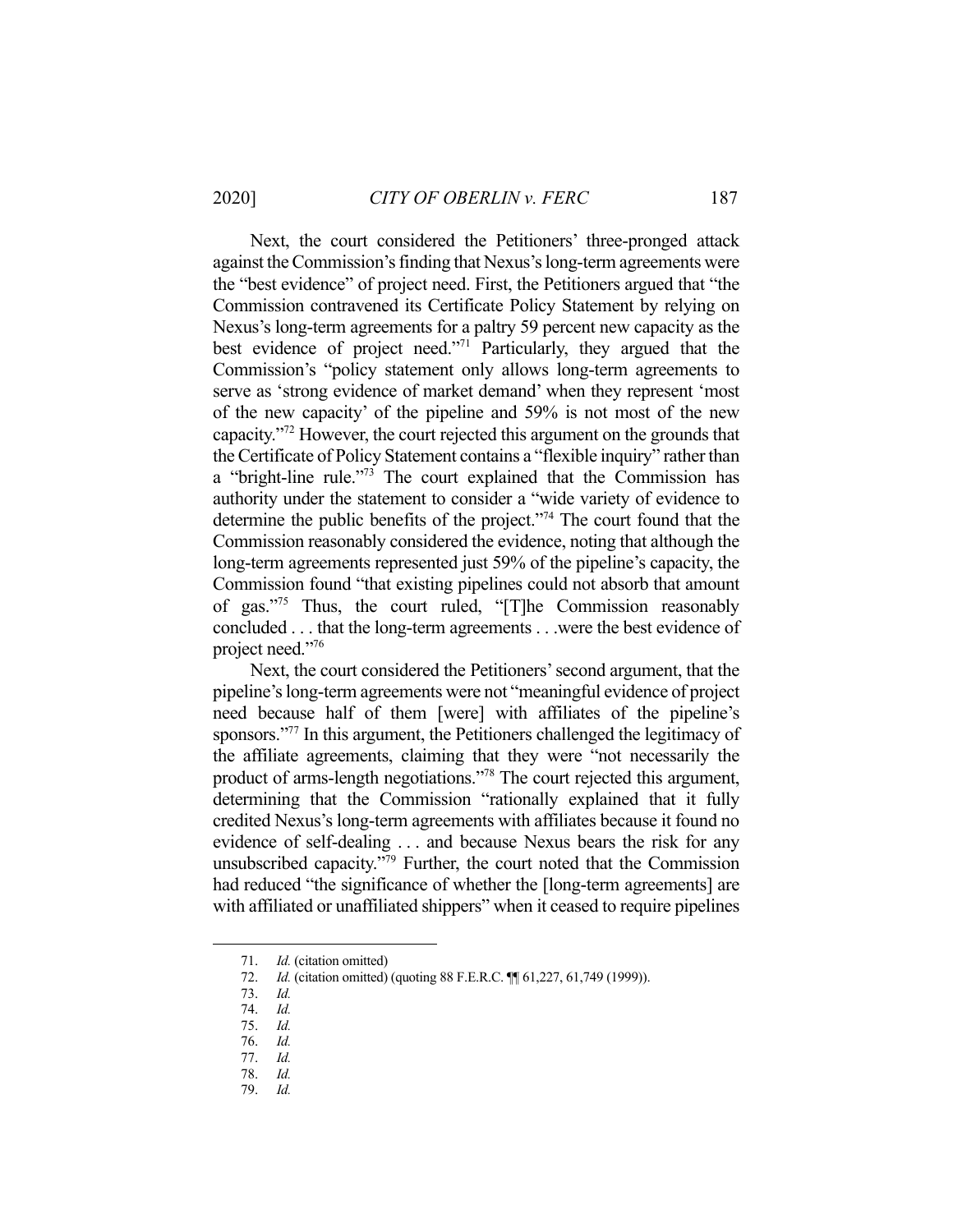to show specific subscription rates.<sup>80</sup> Lastly, the court explained that the Commission's policy is "to not look behind long-term . . . agreements to make judgments about the needs of individual shippers."<sup>81</sup> For these reasons, the court found the pipeline's long-term agreements with affiliate shippers were valid.

 Next, the Petitioners argued that the long-term agreements were not strong evidence of market demand because a significant number of them were dedicated for export. First, they contended that the Commission could not use export agreements to justify project need for a certificate of public convenience and necessity because the Secretary of Energy has exclusive authority over exports under section 3 of the Natural Gas Act. Second, they asserted that crediting the export agreements toward a public need finding would violate the Takings Clause, "as a private pipeline selling gas to foreign shippers serving foreign customers does not serve a 'public use' within the meaning of the Fifth Amendment."82 In response, the court noted that the argument "raise[d] legitimate questions, which the Commission . . . failed to adequately answer."<sup>83</sup>

 In tackling this, the court first established that two of the pipeline's eight long-term agreements were with "Canadian companies serving customers in Canada."84 It then reasoned that should the Commission not include those agreements in its public need analysis, the pipeline would retain long-term agreements for just  $41.6\%$  of its total capacity.<sup>85</sup> Because the Commission had provided no public need analysis at the diminished subscription rate, the court explained it could only affirm the Commission's finding of public convenience and necessity if the Commission's inclusion of the export agreements in its calculation was legitimate.<sup>86</sup>

 Next, the court explained that section 7 of the Natural Gas Act permits the Commission to grant a certificate of public convenience and necessity for "the transportation [of natural gas] in interstate commerce."<sup>87</sup> Furthermore, the court noted that it has "explicitly refused to interpret

 <sup>80.</sup> *Id.* at 605-06 (quoting 88 F.E.R.C. ¶ 61,748)

 <sup>81.</sup> *Id.* (quoting Myersville Citizens for a Rural Cmty. v. FERC, 783 F.3d 1301, 1311 (D.C. Cir. 2015)) (first citing Dominion Transmission, Inc., 141 F.E.R.C. ¶¶ 61, 240 (2012); and then citing Appalachian Voices v. FERC, No. 17-1271, 2019 WL 847199, at \*1 (D.C. Cir. Feb 19, 2019)).

 <sup>82.</sup> *Id.* (citation omitted).

 <sup>83.</sup> *Id.* 

 <sup>84.</sup> *See id.* (citation omitted)

 <sup>85.</sup> *See id.* 

 <sup>86.</sup> *See id.* 

 <sup>87.</sup> *Id.* (quoting 15 U.S.C. § 717f(c)(2) (West 2020)).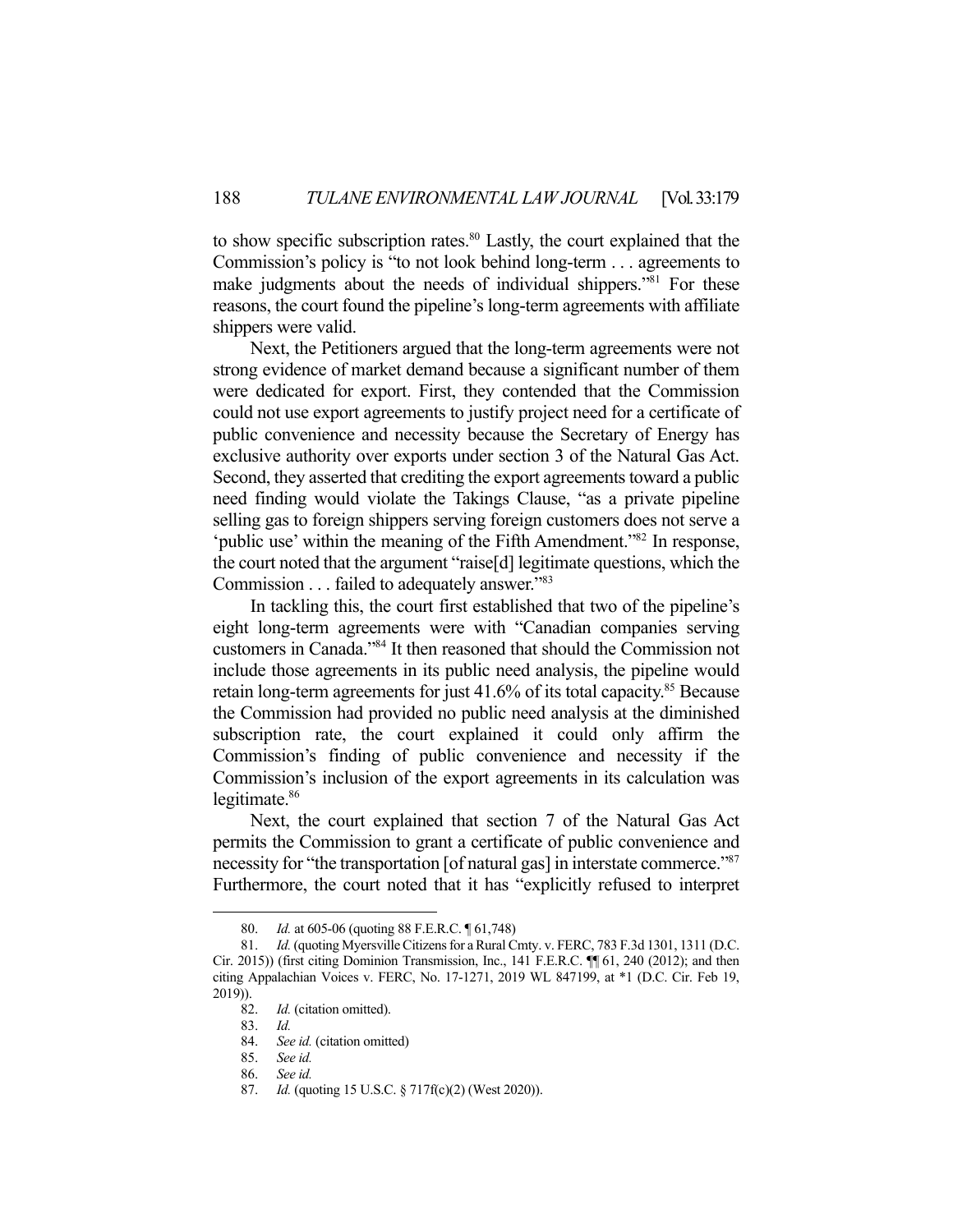'interstate commerce' within the context of the Act . . . to include foreign commerce."88

 The court then found the Commission's response to the Petitioner's Takings Clause argument to be unpersuasive.<sup>89</sup> According to the court, the Commission cited to only one agency authority dealing with the export issue, and, in that one authority, the Commission relied on an "inadequate explanation that such a circumstance does not present a Takings Clause problem because . . . Section 7 authorizes the certificate holder to exercise the right of eminent domain, and 'Congress did not suggest that there was a further test.'"90 Such reasoning, the court explained, does not answer whether "it is lawful for the Commission to credit long-term agreements for export toward a finding that a pipeline is required by the public convenience and necessity."91

 Furthermore, the court noted that the Commission failed to adequately answer the question at oral argument when it repeated that in granting the Nexus's certificate of public convenience and necessity, "it was looking at the benefits to the domestic markets."<sup>92</sup> For these reasons, the court remanded the order to the Commission for further explanation of why "it is lawful to credit long-term agreements with foreign shippers serving foreign customers toward a finding that an interstate pipeline is required by the public convenience and necessity under Section 7 of the [Natural Gas] Act."93

 Next, the court considered the Petitioners' attack on the Commission's approval of Nexus's consumer rate formula. First, the court explained that the Commission has a duty to regulate consumer rates under the Natural Gas  $Act<sub>2</sub><sup>94</sup>$  noting that in section 7 proceedings, the Commission reviews an applicant's rate proposal and will only approve it if the Commission finds that the initial rate is in the public interest.<sup>95</sup> Then, the court explained that the initial rate will stay "in place until permanent just and reasonable rates are established pursuant to ratemaking procedures under Sections 4 and 5 of the Natural Gas Act."96 In this case,

 <sup>88.</sup> *Id.* at 607 (quoting Border Pipe Line Co. v. Fed. Power Comm'n, 171 F.2d 149, 152 (D.C. Cir. 1948)) (citing Distrigas Corp. v. Fed. Power Comm'n, 495 F.2d 1057, 1063 (D.C. Cir. 1974)).

 <sup>89.</sup> *See id.* 

 <sup>90.</sup> *See id.* (quoting Transcon. Gas Pipe Line Co*.*, 161 F.E.R.C. ¶ 61,250 (Dec. 6, 2017)).

 <sup>91.</sup> *Id.* 

 <sup>92.</sup> *Id.* 

 <sup>93.</sup> *Id.* at 607-08.

<sup>94.</sup> *Id.* at 608 (citing Sierra Club v. FERC, 867 F.3d 1357 (D.C. Cir. 2017)).

 <sup>95.</sup> *Id.* (citing Atl. Ref. Co. v. Pub. Serv. Comm'n, 360 U.S. 378, 390-91 (1959)).

 <sup>96.</sup> *Id.* (citing Mo. Pub. Serv. Comm'n v. FERC, 601 F.3d 581, 583 (D.C. Cir. 2010)).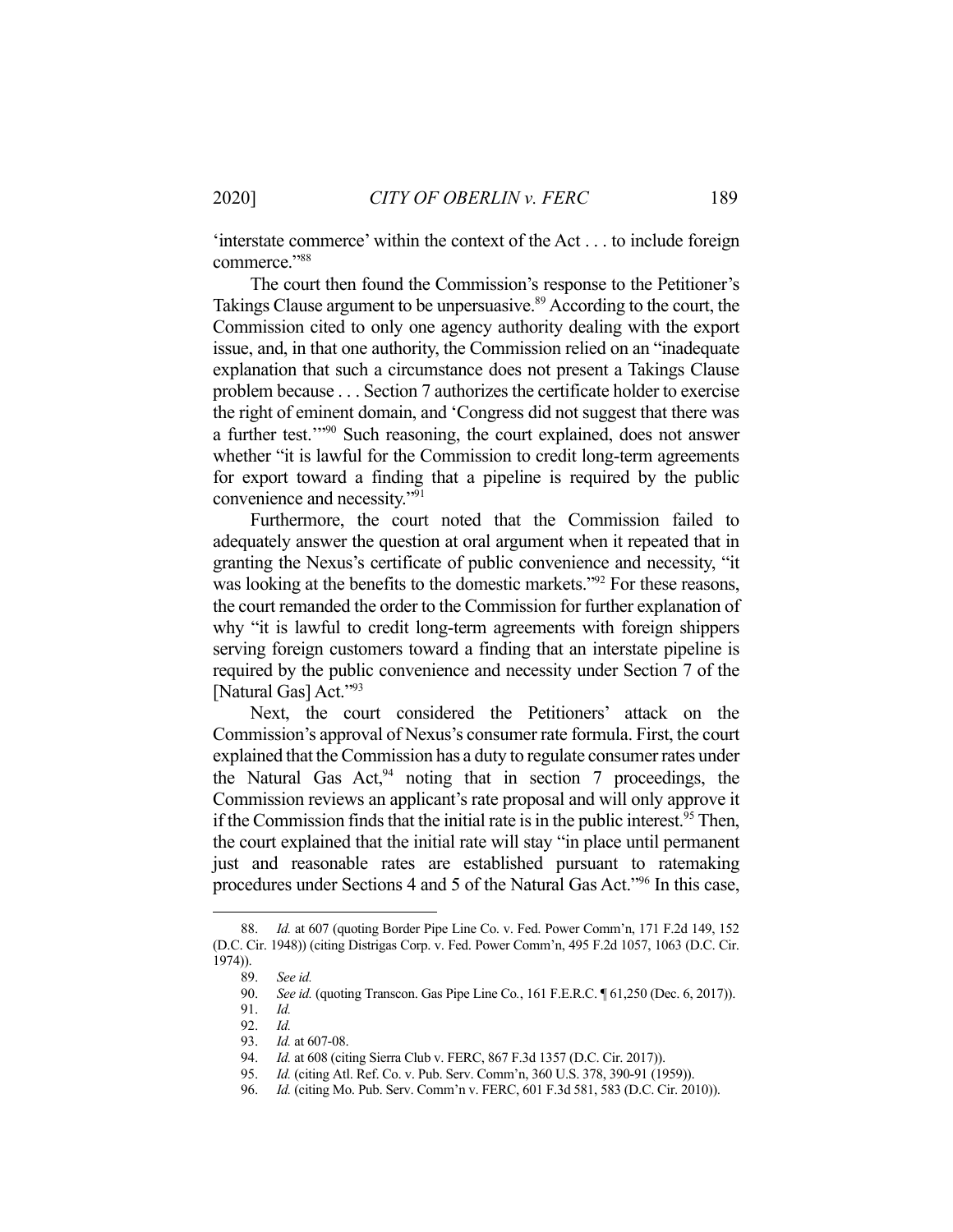the Commission approved Nexus's proposed return on investment (14%) on the condition that the pipeline "design its initial rate according to a hypothetical capital structure of 50% equity and 50% debt."<sup>97</sup> For this reason, the court found that the Commission "required the pipeline to charge a lower rate than it had originally requested."98

 Although the Petitioners challenged the rate on the grounds that its designed return on investment was excessive and contended that the Commission failed to tailor its approval of the rate specifically to the Nexus pipeline, the court found, after a close examination of the record, that the Commission had adequately considered the pipeline's particular circumstances.99 Particularly, the court determined that the Commission "applied its established policy balancing both consumer and investor interests to the particular pipeline at issue, and responded to Petitioners' specific objections."<sup>100</sup> The court reasoned that because Congress delegated discretion to the Commission to approve initial rates that will "hold the line' and 'ensure that the consuming public may be protected" until permanent rates are established under the ratemaking process of sections 4 and 5 of the Natural Gas Act, and the Commission concluded, on the record before it, that the initial rate would "hold the line," it was "ill-equipped to second guess the Commission's expert judgment."101 For these reasons, the court denied the Petitioners' rate formula argument.

 Finally, the court considered and rejected both of the Petitioners' arguments against the Commission's finding that the pipeline did not "represent a significant safety risk to the public."<sup>102</sup> First, the court denied the Petitioners' argument that the Commission "impermissibly delegated its obligations under NEPA to independently review the pipeline's potential adverse impacts on public safety" by over-relying on the pipeline's commitment to comply with safety standards promulgated by the Department of Transportation (DOT).<sup>103</sup> The court explained that the DOT has the sole authority to make safety standards for natural gas pipelines.104 Further, the court noted that it had previously held that is it reasonable for the Commission to reference those standards when

 <sup>97.</sup> *See id.*

 <sup>98.</sup> *Id.* (citing *Sierra Club*, 867 F.3d at 1368).

 <sup>99.</sup> *See id.* at 609.

 <sup>100.</sup> *Id.* 

 <sup>101.</sup> *See id.* at 609-610.

 <sup>102.</sup> *See id.* at 610.

 <sup>103.</sup> *Id.* 

 <sup>104.</sup> *Id.* (citing Memorandum of Understanding Between DOT and FERC Regarding Natural Gas Transportation Facilities (1993), https://www.ferc.gov/legal/mou/mou-9.pdf).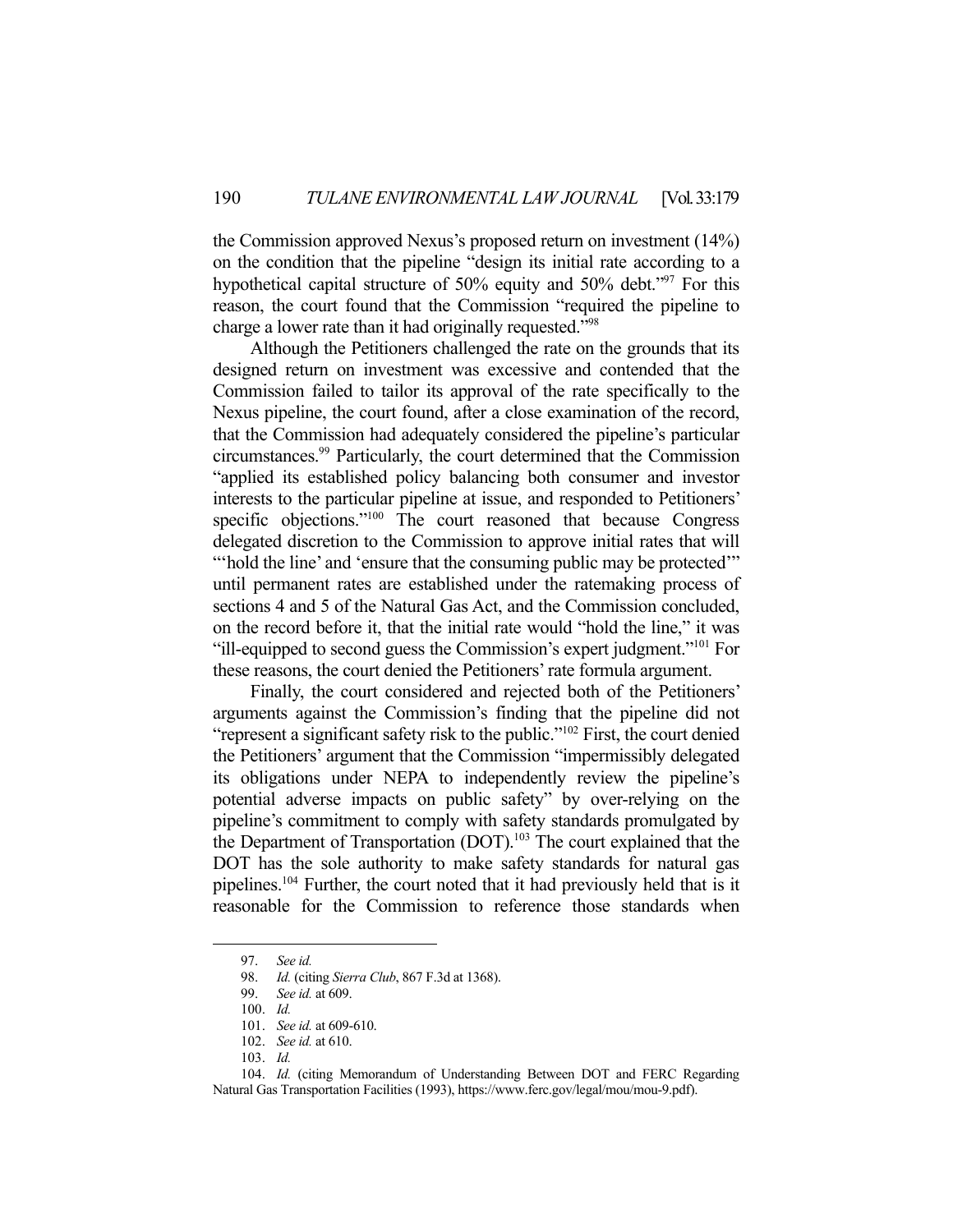reviewing a pipeline's safety risks.<sup>105</sup> The court found that the Commission independently considered the pipeline's safety risks, explained how the pipeline's compliance with DOT standards would address the Petitioners' safety concerns, and listed actions that the pipeline committed to take in order to account for gaps in the DOT regulations.106 For these reasons, the court determined that the Petitioners' argument attacking the safety finding was without merit.

 Lastly, the court disagreed with the Petitioners' argument that "the Commission arbitrarily failed to consider moving the pipeline away from residences and buildings." Instead, the court reasoned, because the Commission followed a DOT classification system "that grades each segment of a pipeline based on population density at a given segment's location ... and subjects 'high consequence areas,'... to stricter safety standards,"<sup>107</sup> it did not arbitrarily fail to consider moving the pipeline.

#### IV. ANALYSIS

The United States Court of Appeals for the District of Columbia Circuit's decision to remand in the noted case provides a momentary pause in the ever-advancing parade of pipeline construction. As the natural gas surplus grows in the United States, thanks largely to the revolution in fracking, perhaps more and more gas transported in the existing pipeline network will be destined for export. As foreign demand for natural gas grows, so too must grow the web of pipelines needed for its delivery to foreign customers. Mile by mile, they have thus enjoyed a fairly frictionless growth, spurred forward at least in part by the exercise of eminent domain in the name of public benefit.

 In its decision, however, the court asked a question that may ultimately provide an arrow in environmentalists' quiver: Can export demand serve as evidence of market need in a section 7 public benefit analysis?108 Under state and federal constitutional law alike, the authority of the sovereign to exercise the power of eminent domain is limited. It must be used "for a public use," and "just compensation" must be paid to the landowner for his or her taken property.109 While these limits protect

 <sup>105.</sup> *See id.* (citing EarthReports, Inc. v. FERC, 828 F.3d 949, 958 (D.C. Cir. 2016)).

 <sup>106.</sup> *See id.* at 610-11.

 <sup>107.</sup> *Id.* at 611 (citing 49 C.F.R. §§ 192.5, 192.903, 192.901, 192 app. E. (2020)).

 <sup>108.</sup> *See* City of Oberlin v. FERC, 937 F.3d 599, 606 (D.C. Cir. 2019).

 <sup>109.</sup> *See* Kristin J. Hazelwood, *Pipelines, Electrical Lines, and Little Pink Houses: Do Any Limits on "Public Use" Remain in Eminent Domain Law*?, 25 GEO. MASON L. REV. 711, 713 (2018).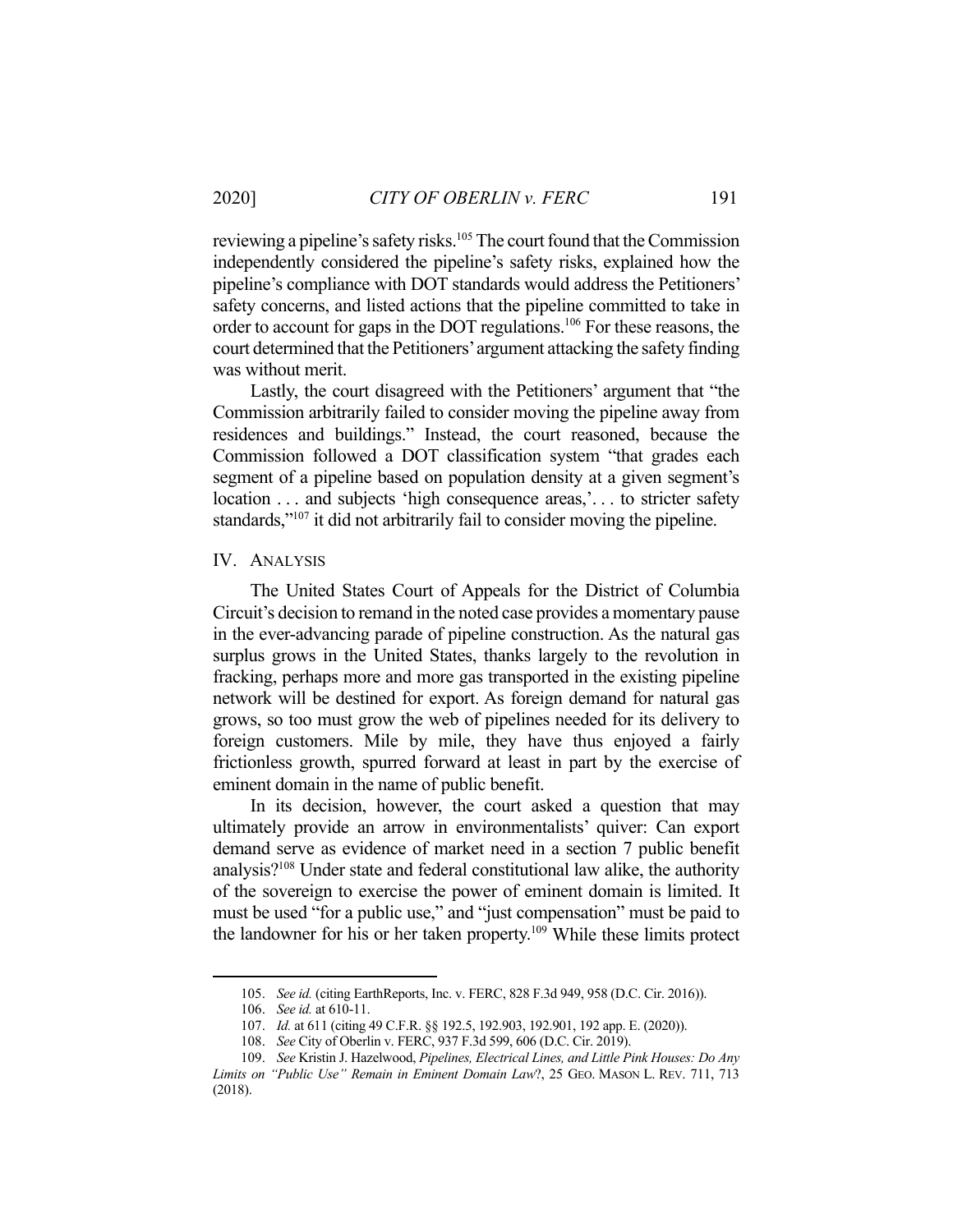the landowner from the tyranny of unjust takings, in a conservation context, they set the stage for a contest between often opposing "public benefits": preservation of natural resources and economic efficiency taking into account all available prudent markets. $110$ 

 Conservation lands are uniquely vulnerable to the exercise of eminent domain for a number of factors. They are "frequently less expensive [than developed areas]; their size makes it easier to assemble the quantity of land needed for the . . . pipeline; and their undeveloped state makes the dislocation of residents less likely."111 Further, "[i]n addition to the loss of open space for agricultural land, easements for pipelines conveying petroleum products or gas pose significant risks for soil and groundwater contamination."<sup>112</sup> In this context, the eminent domain power delegated by the Natural Gas Act should be limited to considering benefits for the area most affected by the siting of the pipeline. Thus, a ruling affirming the Commission's order would have expanded the eminent domain power to the detriment of those most affected by the taking.

 Though questions remain as to whether the crediting of export agreements as part of a finding of public necessity is legal, and, still, the Nexus pipeline may be approved by alternate means entirely, the court's decision in the noted case may yet lead the way to further limiting the FERC's eminent domain power. As we enter an era of increased gas exports, and as part of environmentalists' opposition to much of the burgeoning gas pipeline construction, they should look to highlight a pipeline's agreements with export shippers serving foreign consumers as a means of ensuring a fair, balanced review of the true meaning of "public" necessity.

# V. CONCLUSION

 The holding in the noted case, despite denying the Petitioners' requests for rehearing, has compelled the Commission to further explain

 <sup>110.</sup> *See* Kelo v. City of New London, 545 U.S. 469 (2005) (ruling that the public benefit of tax revenue generation for the City of New London outweighed the value of Susan Kelo's property right in her house by the Thames River); *see also id.* at 494 (O'Connor, J., dissenting) ("[A]ll private property is now vulnerable to being taken and transferred to another private owner, so long as it might be upgraded.").

 <sup>111.</sup> Hazelwood, *supra* note 109, at 717.

 <sup>112.</sup> *Id.* at 718 (citing Megan O'Rourke, Comment, *The Keystone XL Pipeline: Charting the Course to Energy Security or Environmental Jeopardy?*, 24 VILL. ENVTL. L.J. 149, 159-61 (2013)); *see also Emerging Issues*, LAND TR. ALLIANCE, https://www.landtrustalliance.org/ emerging-issues (last visited Apr. 3, 2019)).